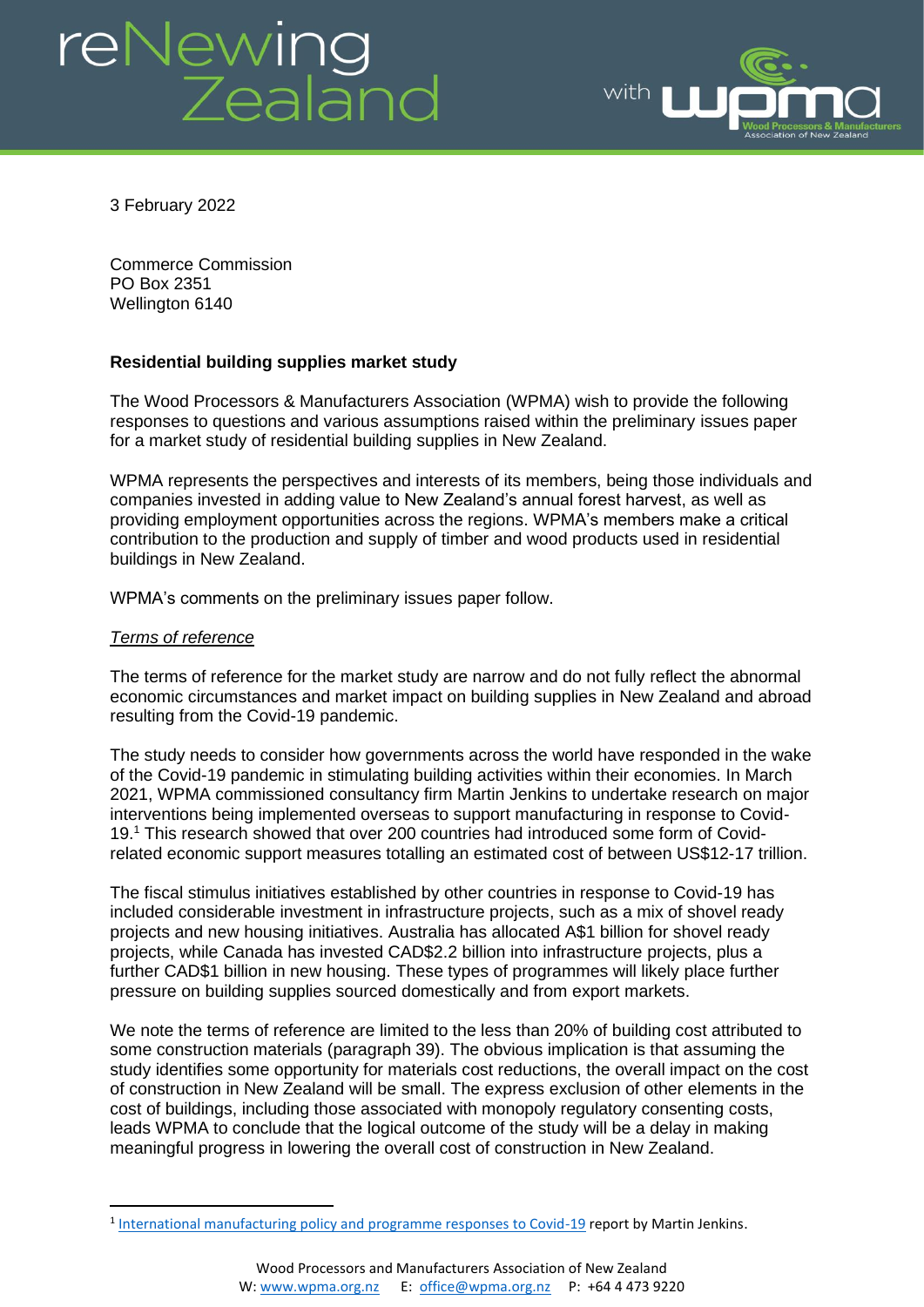The terms of reference extends to an examination of climate-related impacts on New Zealand construction and the availability of 'green' building materials. The extent to which such matters have an impact on the cost of wood-based construction materials is not discussed in detail in the paper, which we have endeavoured to cover in more detail in our response under Question 21.

The terms of reference do not provide for meaningful examination of the costs of international trade settings, and specifically the effect of non-tariff distortions impacting on the cost structure of the New Zealand domestic log market and other building materials. In November 2019, the Ministry of Foreign Affairs and Trade commissioned an independent study by Sense Partners<sup>2</sup> that looked at the impact of global trade distortions and the effects of interventions on the country's domestic log price. The findings have highlighted the impediment to wood processing investment in New Zealand for domestic and international markets arising from such actions.

Increased domestic and international demand for residential and industrial building materials will most likely continue, placing further pressure on the cost of building supplies in New Zealand. To ensure the study better reflects the true nature of the market dynamics occurring and its impact on building supplies, WPMA strongly recommends that the terms of reference be expanded to include a wider macro-economic analysis of pricing pressure points for building supplies created by external factors, such as the impact of international fiscal stimulus initiatives provided by other countries in response to Covid-19, as well as global trade distortions.

## *Q1. What impact is the current level of competition in the building supplies industry having on New Zealand businesses and the general public?*

Domestic wood processors and manufacturers have recently been paying higher than normal prices for logs domestically, as judged by reference to global log prices. Investigation suggests Chinese interest in processing New Zealand-sourced logs for that country's domestic and export processed wood products industry has contributed to this increased cost. New Zealand's forest harvest log volumes reached 32,909,000 tonnes for the year ending December 2020, with 20,083,000 tonnes<sup>3</sup> (61%) logs being exported. China accounted for 85% of all logs exported from New Zealand.<sup>4</sup>

The increased cost in acquiring logs by New Zealand wood processors and manufacturers more often than not flows directly through to higher prices for timber and wood-based products destined for residential building supply in the shorter term. Over the long term, uncertain and unpredictable international 'intervention' acts to impede domestic investment in expanded and additional domestic processing, with implications for both solid wood and reconstituted woodbased building products such as MDF and particle board.

As noted above, competition can take many forms, which can have a direct impact on the price of building supplies. This, along with the inflationary pressure faced by all businesses, has manifested itself in increased prices of manufactured building supplies for residential construction.

*Q8. If we focus on a narrower selection of building supplies to assess certain issues, are the factors set out in paragraph 55.1-55.5 appropriate to guide our focus? Are there any other factors we should also consider?*

WPMA believes there is a risk in focusing on one particular key building supply and not other comparable building products, as has been suggested under paragraph 55.1. Limiting the scope of the study to potentially focus on a narrower selection of building supplies may not

<sup>2</sup> Report titled *Impact of global trade distortions – Effect on NZ export of logs, timber and fibre board.*

<sup>3</sup> Forest Owners Association, *Facts & Figures 2020/21*.

<sup>&</sup>lt;sup>4</sup> Situation and Outlook for Primary Industries (SOPI), December 2021 (<u>link</u>).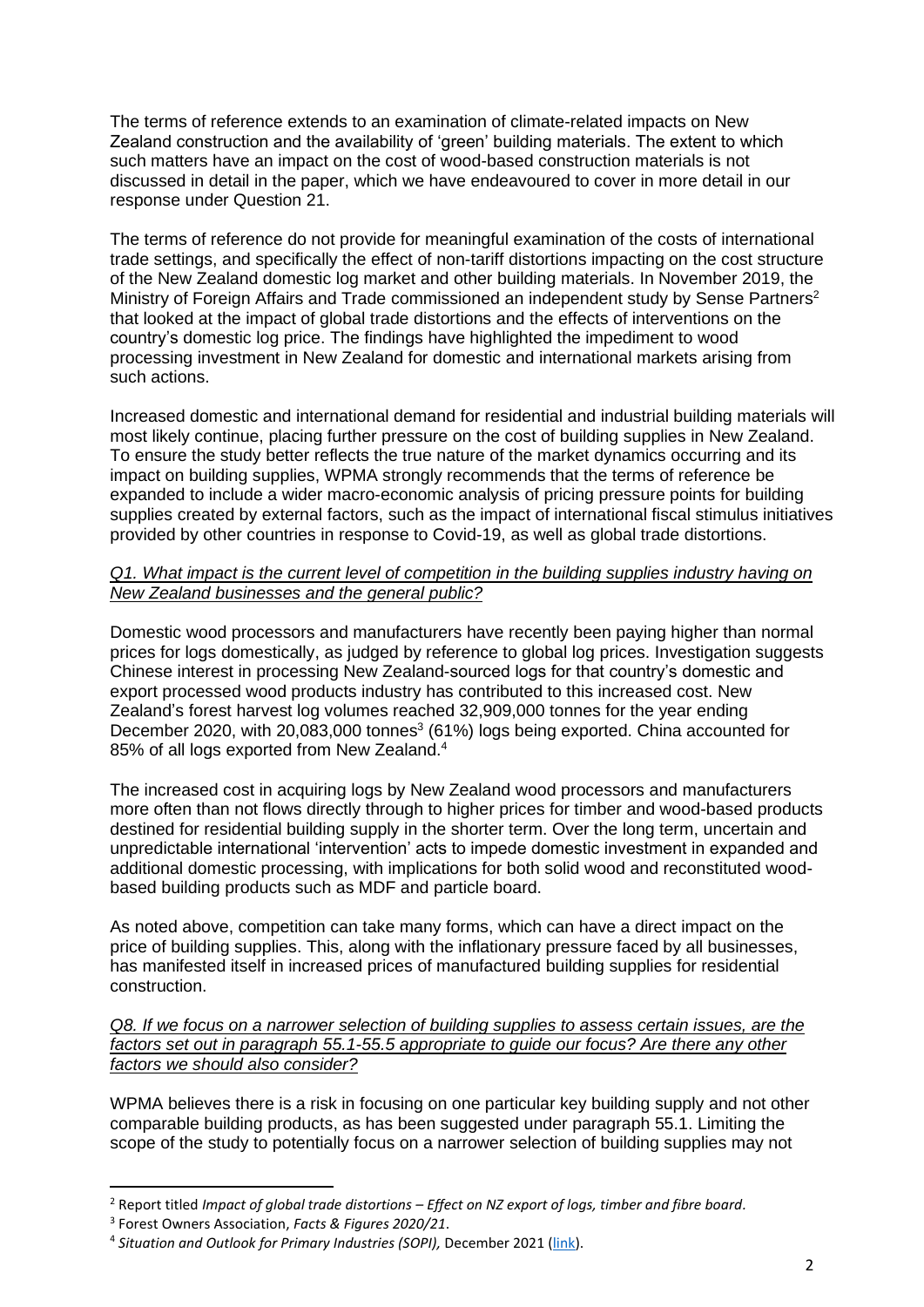accurately reflect the design characteristics, functionality and approved standards of comparative building supplies.

The awareness that there could be up to 45,000 building product lines is an indirect acknowledgement of the costs of supplying the full range of materials needed to complete a construction project. Understanding the total building material costs of managing and maintaining such a broad range of products could be difficult for those undertaking the study, but these are nonetheless 'real' costs that should legitimately be factored into any meaningful study about them.

Therefore, to provide a transparent and objective analysis the study should consider and compare building supplies within the major components of residential buildings (e.g. timber vs fibre cement vs uPVC), accepting there will be some variability in manufacturing processes of comparative products and differing underlying cost structures.

## *Q10. How will key building supplies evolve in the future? Will different materials become more important?*

Building supplies will continue to evolve and innovate as manufacturers develop their product ranges based on new technological advances and/or changing market dynamics, including the requirement to transition to zero carbon emissions by 2050. Structured timber and other wood-based products will play an important role in reducing the carbon footprint of residential buildings and infrastructure projects in the future.

Greater uptake of wood products in buildings can be better supported through the ongoing development of standards for building materials, expanded research into new and innovative wood-based products for buildings, and the education of practitioners (architects, quantity surveyors, builders, etc). The challenge is around the ability and speed it takes to test, validate and roll out new building materials to ensure they are fit-for-purpose and meet relevant building standards (explored further in our response to Question 54).

Of specific interest to the availability and price of wood products is the global interest in biofuels, natural forest retention, the prevention of the international trade in illegal wood products and enhanced biodiversity. Such matters are of legitimate international concern, as evidenced by related international agreements, in many cases ratified by New Zealand. The reality for domestic construction costs is that all such measures decrease the international availability of wood products and increase the domestic and international demand for 'sustainable' wood products from countries like New Zealand, to such an extent that we are now the largest exporter in the world of global log exports by volume. Such shifts in supply and demand have implications for timber and other wood-based product costs in New Zealand.

#### *Q17 Please describe any other major external factors that are currently impacting (or have recently impacted) the New Zealand residential building industry that we should consider in this study and the time horizon over which they will impact the industry.*

In considering other external factors that have impacted on the New Zealand residential building industry, WPMA encourages the study to consider and analyse the impact on the industry within the Canterbury region following the Christchurch earthquakes in 2011. Key questions that the study could consider include:

- 1. Did the rebuild in Christchurch and surrounding areas create greater efficiencies in the supply of building materials and cost advantages (through increased scale) in the region? If not, why was this the case?; and
- 2. Based on hindsight, what could have been done differently to improve the speed and efficiency of the Canterbury rebuild (e.g. streamlining the efficiency of building consent and planning processes)?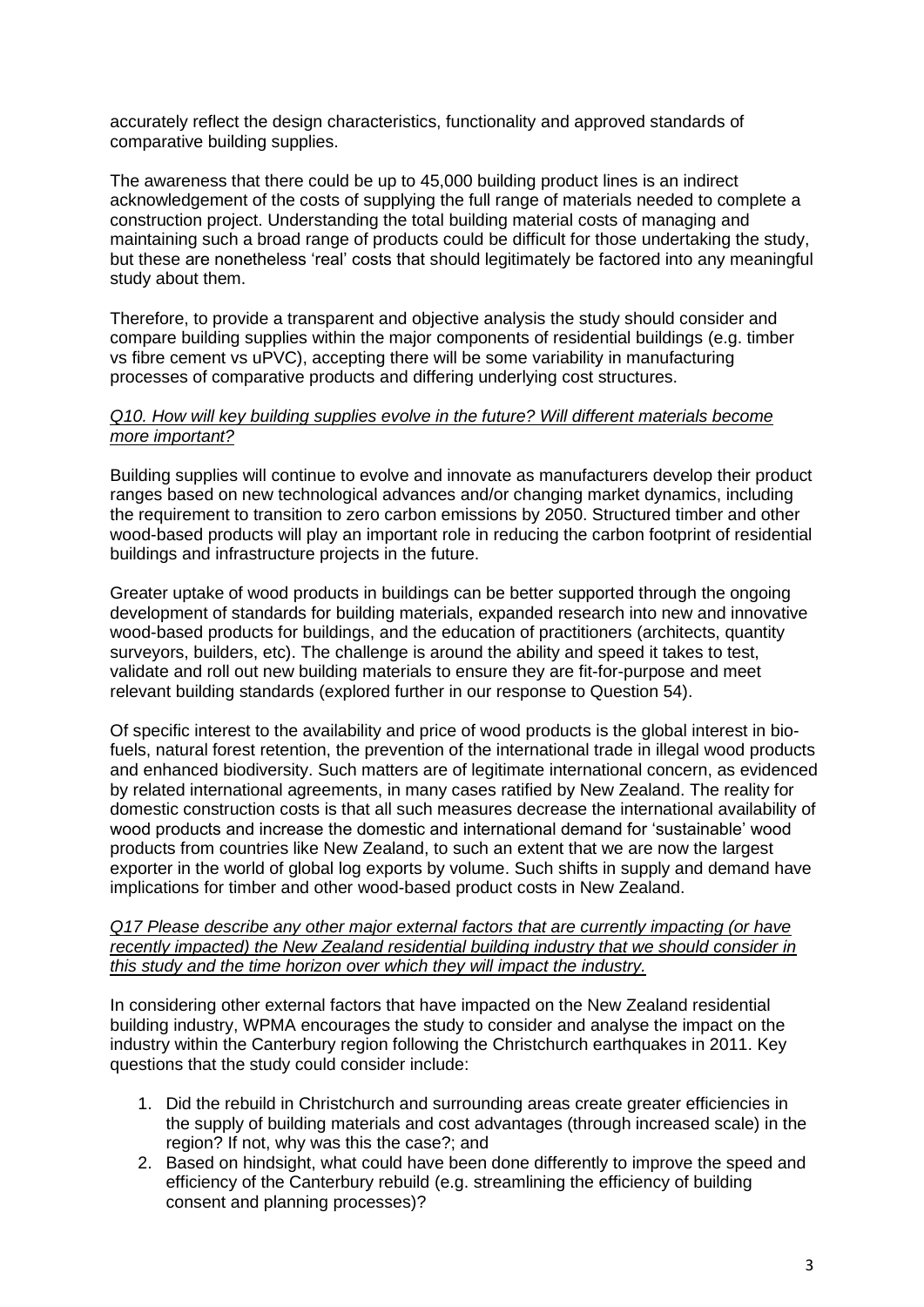## *Q19 Please describe any other major recent or ongoing regulatory changes that might affect demand for certain types of residential building supplies.*

The Ministry for Business, Innovation and Employment (MBIE) recently changed Acceptable Solution H1/AS1 (providing a means of compliance with Building Code Clause H1 Energy Efficiency). MBIE flagged ongoing and radical improvement in thermal performance to align with the Government's Building for Climate Change programme. We expect these changes to drive demand for warm wall and warm roof insulation products, air and vapour control products and mechanical ventilation products, which are currently used on very few buildings in New Zealand. In order for suppliers to identify and import or manufacture these products, there needs to be certainty about the product standards and the timing of such changes.

## *Q21 What are the most important 'green' building supplies for us to focus on? Why are these important?*

WPMA's members have an important role to play in achieving zero carbon emission targets and contributing toward a bio-circular economy, which is central to helping attain New Zealand's environmental aspirations and a number of its high-profile international commitments. While it is widely acknowledged by the Government how important wood is for 'green' building supplies, there are competing demands for logs and residuals (branches, bark, etc), and increasingly wood bio-mass to heat boilers within meat and dairy processing plants as they seek to transition from fossil fuels.

Given the competing demand for wood, greater consideration is needed about increasing the availability of wood fibre. To highlight this point WPMA recommends that the study could include within its scope the following factors:

- Any regulatory requirement for 'green' building supplies and the likely demand for these types of products relative to current and future supply and price pressures.
- The regulatory provision for the 'market' in storing carbon in trees, which creates an additional and alternative demand for forests and then flows through into the cost of wood-based building materials.
- The differential status of wood products vs greenhouse gas intensive alternatives, including concrete and steel, which has environmental implications for the availability and relative cost of 'green' wood-based building product prices.
- Transport, which is an unavoidable cost of construction. Whether building is centralised, distributed or a combination of the two, the imposition of the regulated cost of transport emissions at all stages of the supply chain will have an impact on final product price.

### *Q23. Do you have any comments on our proposed high-level approach to the study as discussed in paragraphs 83 to 87 above?*

As the paper notes, there has been a significant demand for building materials and supplies, including structural and non-structural wood products, which has arisen through increased building activity across New Zealand and other countries. The paper has grouped together factors that may affect competition to include, amongst others, 'impediments to entry or expansion of building supplies' [paragraph 84].

For capital-intensive industries, such as sawmills and pulp and paper mills, it is often difficult to increase the supply of wood products based on existing processing and manufacturing capacity. Some of these reasons are highlighted above, mainly the ability for sawmillers to access supply through medium- to long-term log supply contracts. To ramp up production, sawmillers and wood manufacturers are able to put on more shifts. However, like many other primary and manufacturing industries across regional New Zealand, members are faced with general labour shortages and, more particularly, skilled labour required at short notice to operate any additional shifts.